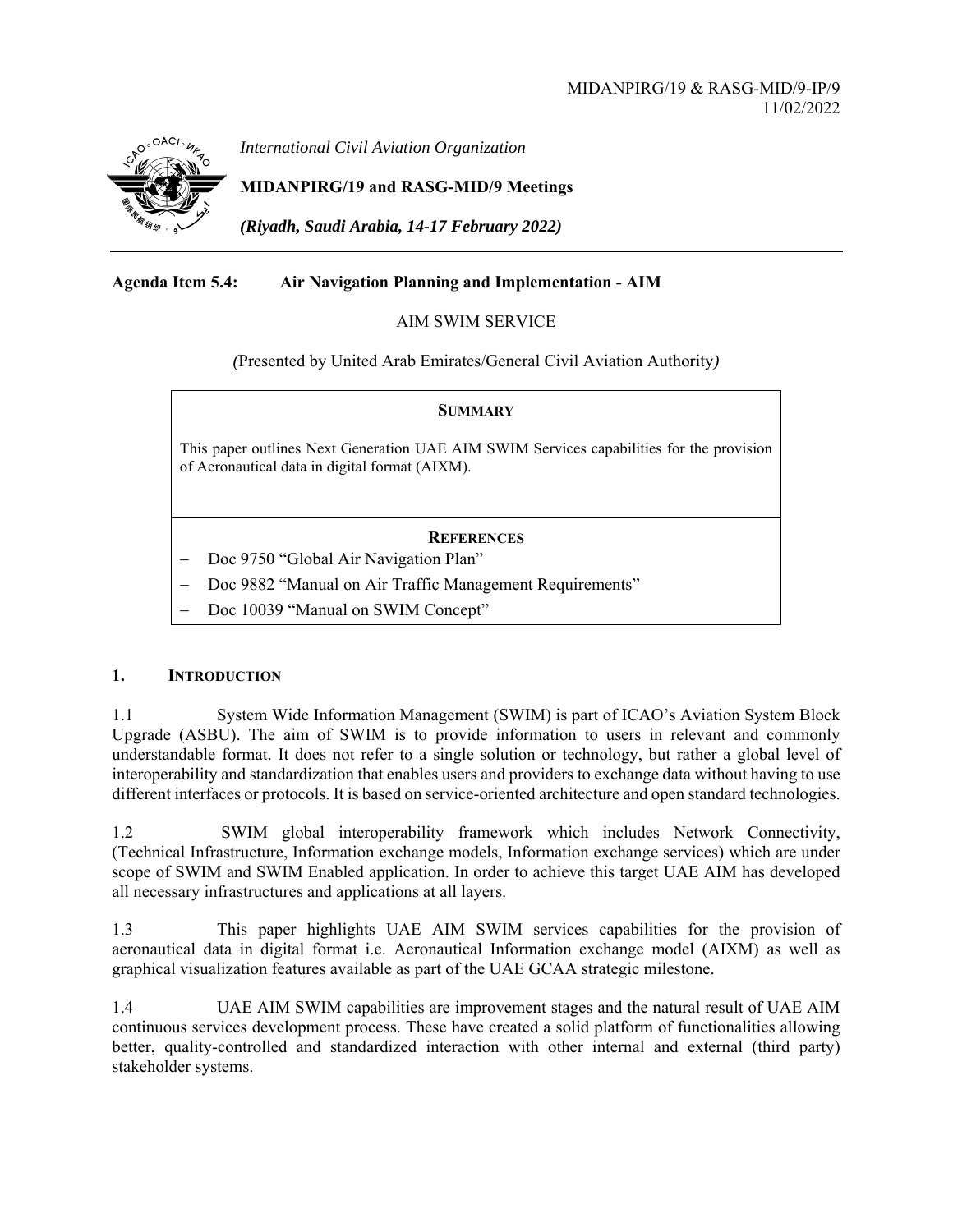1.5 The main driver for this approach is the regulatory compliance and alignment of UAE AIM with ICAO SARPs (Doc 9750, Doc 9882 and Doc 10039) as well as with the revised MID Region AIM Implementation Roadmap.

#### **2. DISCUSSION**

2.1 Since 2016 the GCAA started defining the scope of AIM and this year we are ready to go live. This process went through different steps which are defining scope of AIM SWIM, System Development and testing of SWIM Environment to end up being ready to go live from 2022.

2.2 GCAA AIM SWIM adapted two approaches for Information exchange services.

- GCAA AIM SWIM Service (Human to Machine Interface)

https://aim.szcgateway.ae/uae-swim-ui/

GCAA AIM SWIM ICD (Machine to Machine Interface)

Interface Control Document available allowing Aeronautical Stakeholder to understand, develop and implement the necessary counterpart interfaces to connect to AIM SWIM services provided by GCAA.

2.3 GCAA AIM SWIM information exchange are carried out through below Interfaces as follows:



2.4 GCAA AIM SWIM Service is internet based portal; which has many unique features which will help aeronautical information stakeholders to retrieve & view AIXM data in text and graphical format. Below table will provide few of major highlights:

| Feature    | Description                                                                        | Screenshot                                                                                                                                                                                                                                                                                                                                                                                                                                                                                                                                                                                                                                                          |
|------------|------------------------------------------------------------------------------------|---------------------------------------------------------------------------------------------------------------------------------------------------------------------------------------------------------------------------------------------------------------------------------------------------------------------------------------------------------------------------------------------------------------------------------------------------------------------------------------------------------------------------------------------------------------------------------------------------------------------------------------------------------------------|
| Login Page | On any browser once the AIM<br>SWIM URL is specified it will<br>land on this page. | The characteristic and high product of the characteristic<br>SWIM-OPS                                                                                                                                                                                                                                                                                                                                                                                                                                                                                                                                                                                               |
|            | Only authorized AIM SWIM<br>registered users will get access<br>to this service.   | Experiment do 'state decrease that decepted dealership' I series with  At fraction decorate<br>The contants of \$10 centrals circuiting, but into biologicity, the first, alcohols, plague, Dira, Sinis, Senito and the postphing poses code and the possible of through Cost thorace definition dealership and one and books<br>refree-cools. Secured Start Business Multipletic reservoir of copyrights, Audenturias, policylic intellectual and other property rights of the information contents of the uniquely<br>Ark conditioned can, expressively). At the information or relations and programmy hatter existenced in this existent is abouts professional |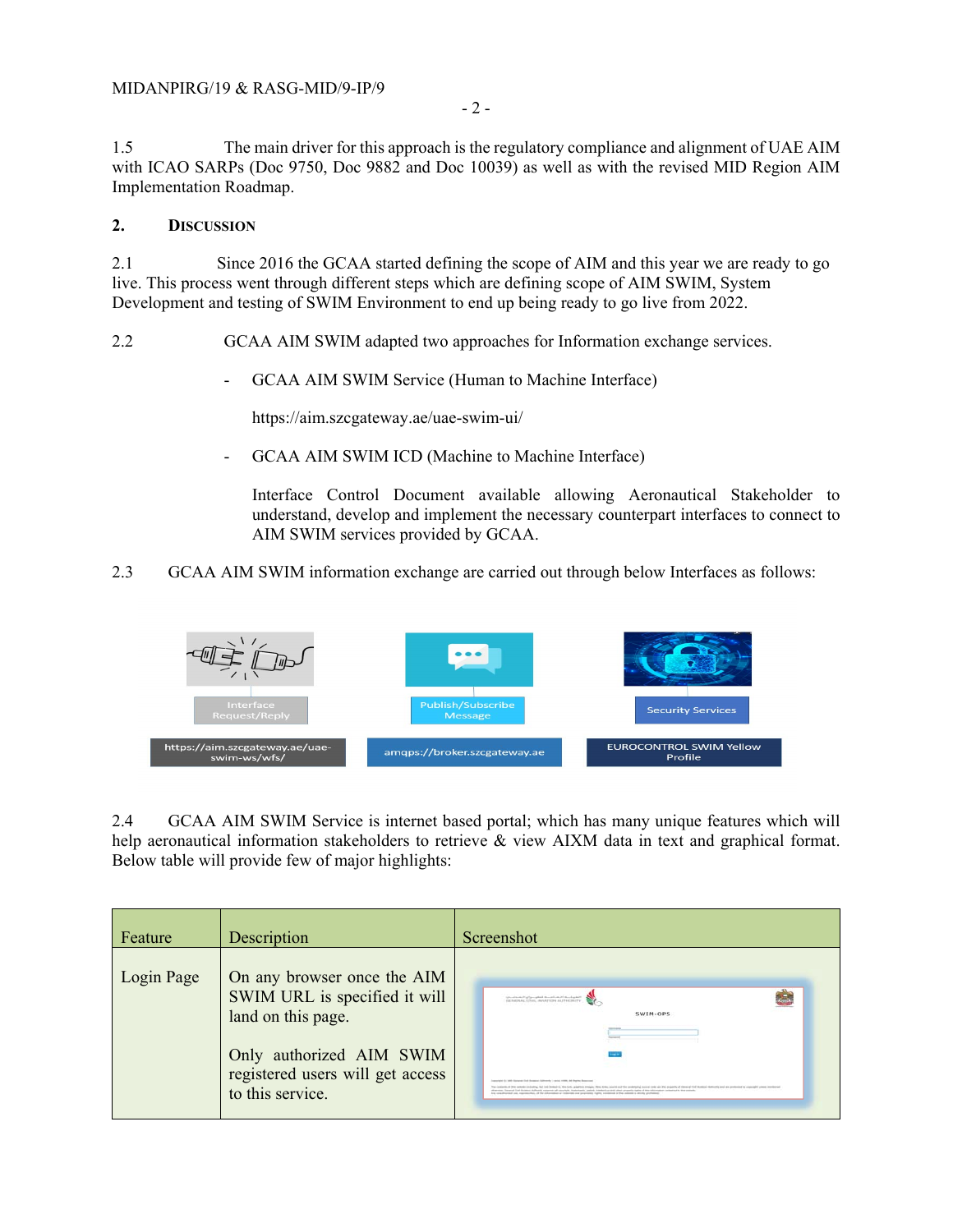# MIDANPIRG/18 & RASG-MID/8-IP/9

- 3 -

| Human<br>Machine<br>Interface       | In this tab of AIM SWIM<br>Service,<br>view<br>you<br>can<br>information both in text format<br>and can visualize data in<br>Graphical format.                                                                                                                                                                                                                                                                                          |  |
|-------------------------------------|-----------------------------------------------------------------------------------------------------------------------------------------------------------------------------------------------------------------------------------------------------------------------------------------------------------------------------------------------------------------------------------------------------------------------------------------|--|
| Graphical<br>Visualization<br>Tool  | This is graphical visualization<br>tool result for UAE Airspace.                                                                                                                                                                                                                                                                                                                                                                        |  |
| Data<br>Exchange<br><b>Services</b> | Using this tab, aeronautical data<br>exchange is possible<br>with<br>various filtration options:<br>All features<br>Specific feature<br>Specific AIXM<br>Format<br>(BASELINE,<br>PERMDELTA,<br><b>TEMPDELTA</b><br>$\&$<br>SNAPSHOT)<br>Date filtration<br>Absolute search specific to<br>name<br>Graphical filtration based<br>on coordinates<br>Graphical filtration based<br>on GML<br>Graphical filtration based<br>on Map plotting |  |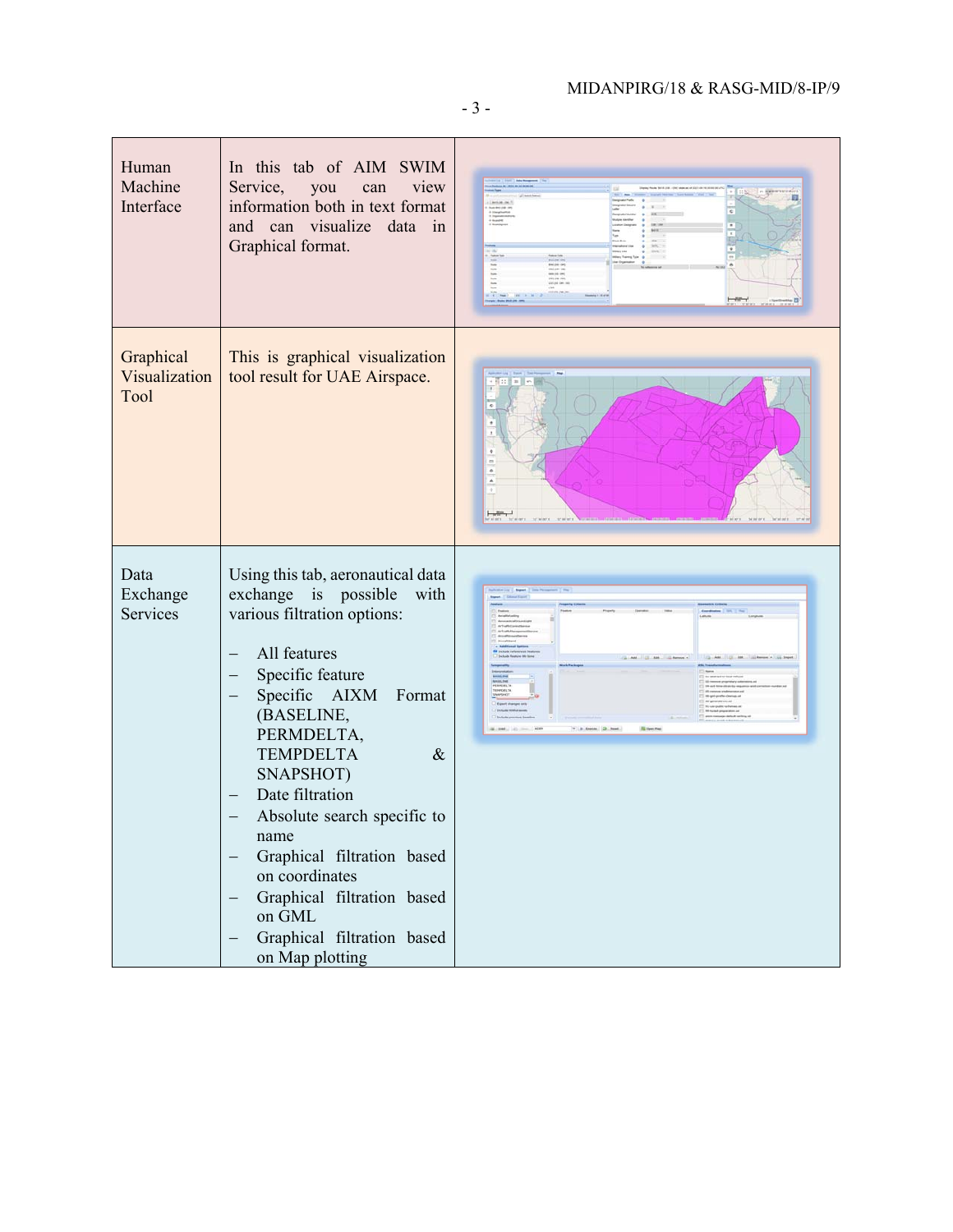| 3D<br>Visualization<br>Tool            | Using this tool you will<br>visualize data in 3D format in<br>addition to this tool has vertical<br>filtration option.                                                                                                                                   | g n o                                                                                                                                                                                                                                                                                                                           |
|----------------------------------------|----------------------------------------------------------------------------------------------------------------------------------------------------------------------------------------------------------------------------------------------------------|---------------------------------------------------------------------------------------------------------------------------------------------------------------------------------------------------------------------------------------------------------------------------------------------------------------------------------|
| AIP<br><b>UAE</b><br>Dataset           | From the evolution of PANS<br><b>AIM</b><br>document<br>most<br>demanding activity of states<br>AIM is publish certain section<br>of AIP in dataset format<br>(AIXM), using this tool we<br>made generation of UAE AIP<br>Dataset in simple three steps. |                                                                                                                                                                                                                                                                                                                                 |
| Aerodrome<br><b>Based</b><br>filtering | Using this feature you can filter<br>specific UAE Aerodrome data<br>can and. view data in AIXM<br>format or in graphical option.                                                                                                                         | $\frac{1}{2}$ $\frac{1}{2}$ $\frac{1}{2}$ $\frac{1}{2}$ $\frac{1}{2}$ $\frac{1}{2}$ $\frac{1}{2}$ $\frac{1}{2}$ $\frac{1}{2}$ $\frac{1}{2}$<br>$-$ 19.00 2021 09.22.33<br><b>CutanetExport</b><br>AerodromeExport 2021-01<br>AircraftStand<br><b>P3</b> Altitude this dis-<br>C Airspace<br>$\sqrt{1}$<br>ArrivalLeg<br>$a$ $G$ |